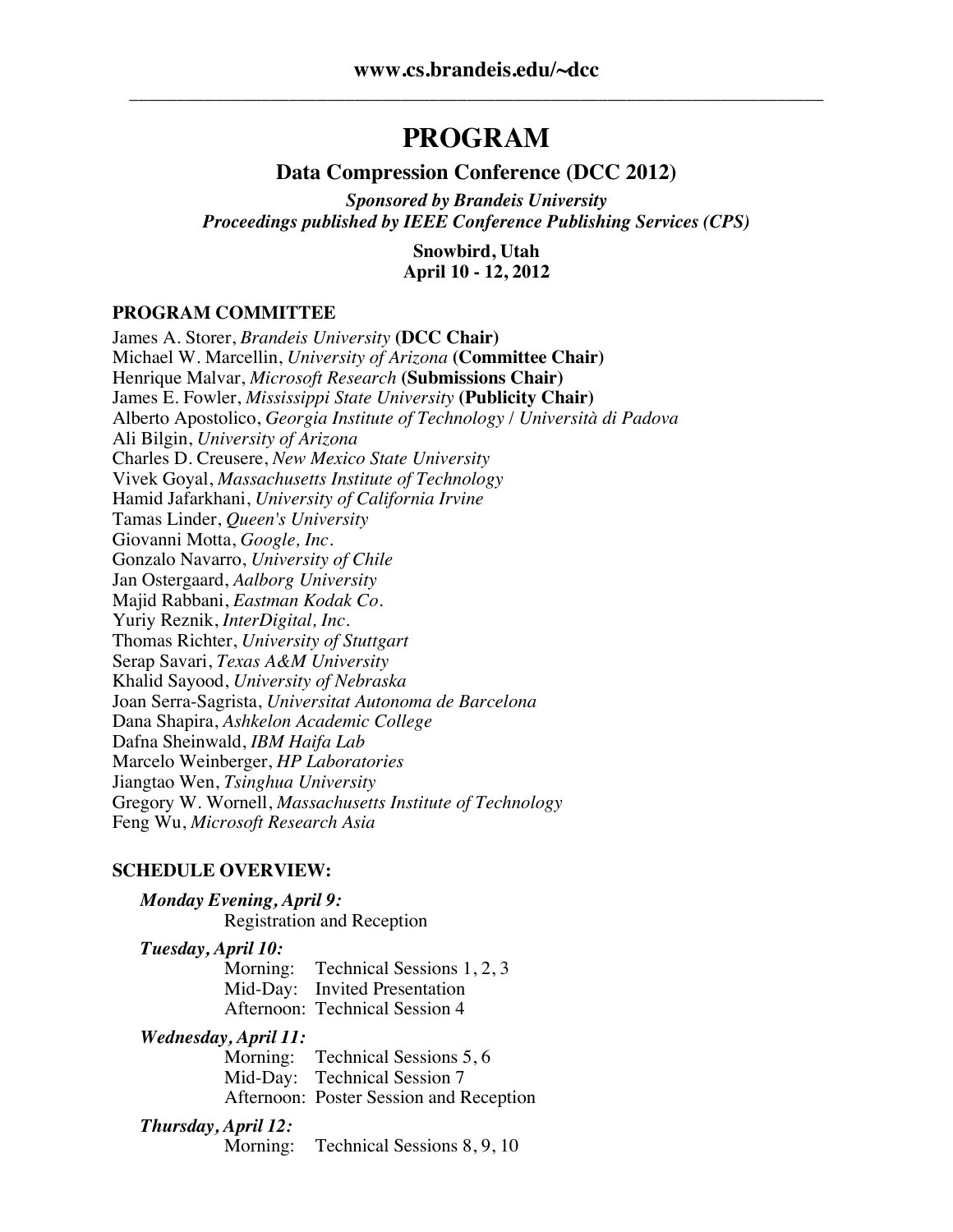## **MONDAY EVENING**

Registration / Reception, 7:00-10:00pm (Golden Cliff Room)

## **TUESDAY MORNING**

## **SESSION 1**

| 8:00am: Progressive-to-Lossless Compression of Color-Filter-Array Images<br>Henrique S. Malvar and Gary J. Sullivan<br>Microsoft Research                                                                                        |    |
|----------------------------------------------------------------------------------------------------------------------------------------------------------------------------------------------------------------------------------|----|
| <b>Thomas Richter</b><br>University of Stuttgart                                                                                                                                                                                 |    |
| 8:40am: Enhanced Transmission of JPEG2000 Imagery through JPIP Proxy<br>J. Lino Monteagudo-Pereira, Francesc Aulí-Llinàs, Joan Serra-Sagristà,<br>Alaitz Zabala, Joan Masó, and Xavier Pons<br>Universitat Autònoma de Barcelona | 22 |
| Miguel Hernández-Cabronerot, Juan Muñoz-Gómezt, Ian Blanest,<br>Michael W. Marcellin <sup>†, ‡</sup> , and Joan Serra-Sagristà†<br><sup>†</sup> Universitat Autònoma de Barcelona, <sup>‡</sup> University of Arizona, Tucson    |    |
| <b>Break:</b> 9:20am - 9:40am                                                                                                                                                                                                    |    |
| <b>SESSION 2</b>                                                                                                                                                                                                                 |    |

| 9:40am: Highly Scalable Coding of Depth Maps with Arc Breakpoints  42<br>Reji Mathew, Pietro Zanuttight, and David Taubman<br>The University of New South Wales, 'The University of Padua |  |
|-------------------------------------------------------------------------------------------------------------------------------------------------------------------------------------------|--|
| Nieves R. Brisaboa, Guillermo de Bernardo, and Gonzalo Navarrot<br>University of A Coruña, <i>†</i> University of Chile                                                                   |  |
| Minjie Chen, Mantao Xu <sup>†</sup> , and Pasi Franti<br>University of Eastern Finland, <i>†</i> Shanghai Dianji University                                                               |  |

## **Break:** 10:40am - 11:00am

| Emrah Akyol and Kenneth Rose<br>University of California, Santa Barbara                                                                                                                                     |  |
|-------------------------------------------------------------------------------------------------------------------------------------------------------------------------------------------------------------|--|
| 11:20am: Context Modeling and Correction of Quantization Errors in Prediction Loop 82<br>Jiantao Zhou and Xiaolin Wu<br>McMaster University                                                                 |  |
| Francesc Aulí-Llinàst, Michael W. Marcellint, t, Leandro Jimenéz-Rodríguezt,<br>Ian Blanest, and Joan Serra-Sagristàt<br><i>†</i> Universitat Autònoma de Barcelona, <i>‡</i> University of Arizona, Tucson |  |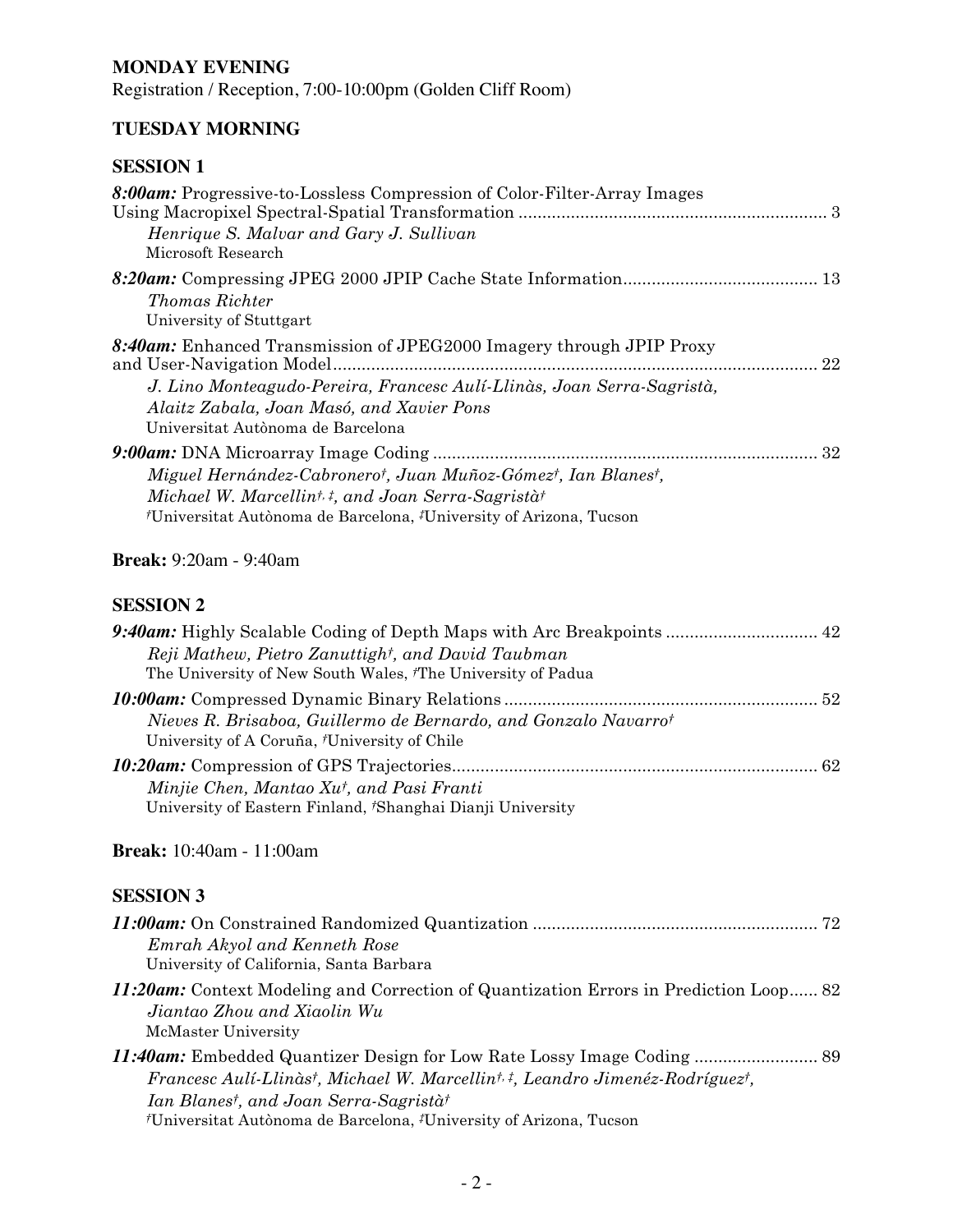#### **TUESDAY MID-DAY INVITED PRESENTATION** 2:30pm - 4:00pm

#### **Compressive Sensing for Magnetic Resonance Imaging**

*Ali Bilgin*

University Of Arizona

Magnetic Resonance Imaging (MRI) is a non-invasive medical imaging technique which provides valuable insight into disease development and tissue physiology without the use of ionizing radiation. Besides delivering exquisite anatomical information, MRI can provide images sensitive to multiple parameters that allow assessment of a variety of pathologies. However, despite recent technological advances, one of the problems associated with the use of MRI in a clinical or preclinical setting is the lengthy examinations. Long data acquisition times currently make MRI exams less practical, particularly for parametric imaging. The recent Compressive Sensing (CS) framework promises significant acceleration of data acquisition and MRI represents an ideal application area for CS theory: First, MR images are often very compressible. Additionally, imaging in MR is performed using linear measurements of the object and the measurements are obtained sequentially. Thus, imaging time is roughly proportional to the number of measurements and the imaging process can be accelerated if the number of measurements can be reduced. This talk describes the use of CS for MRI. After a brief introduction to MRI and CS, we will describe the current status of compressive MRI, introduce several applications, discuss their unique challenges, and present some potential future directions.

**Break:** 4:00 - 4:30pm

### **TUESDAY AFTERNOON**

| Juha Kärkkäinen, Dominik Kempa, and Simon J. Puglisi <sup>†</sup><br>University of Helsinki, Finland, <i>†King's</i> College London                                                             |  |
|-------------------------------------------------------------------------------------------------------------------------------------------------------------------------------------------------|--|
| Rastislav Lenhardt and Jyrki Alakuijalat<br>University of Oxford, <sup>†</sup> Google                                                                                                           |  |
| <b>5:10pm:</b> A Parallel Adaptive Range Coding Compressor: Algorithm, FPGA<br>Ivan Shcherbakov and Norbert Wehn<br>TU Kaiserslautern                                                           |  |
| 5:30pm: Efficient Data Packet Compression<br>Baik Song An, Manhee Leet, Ki Hwan Yum, and Eun Jung Kim<br>Texas A&M University, <i>†National Security Research Institute</i> , Republic of Korea |  |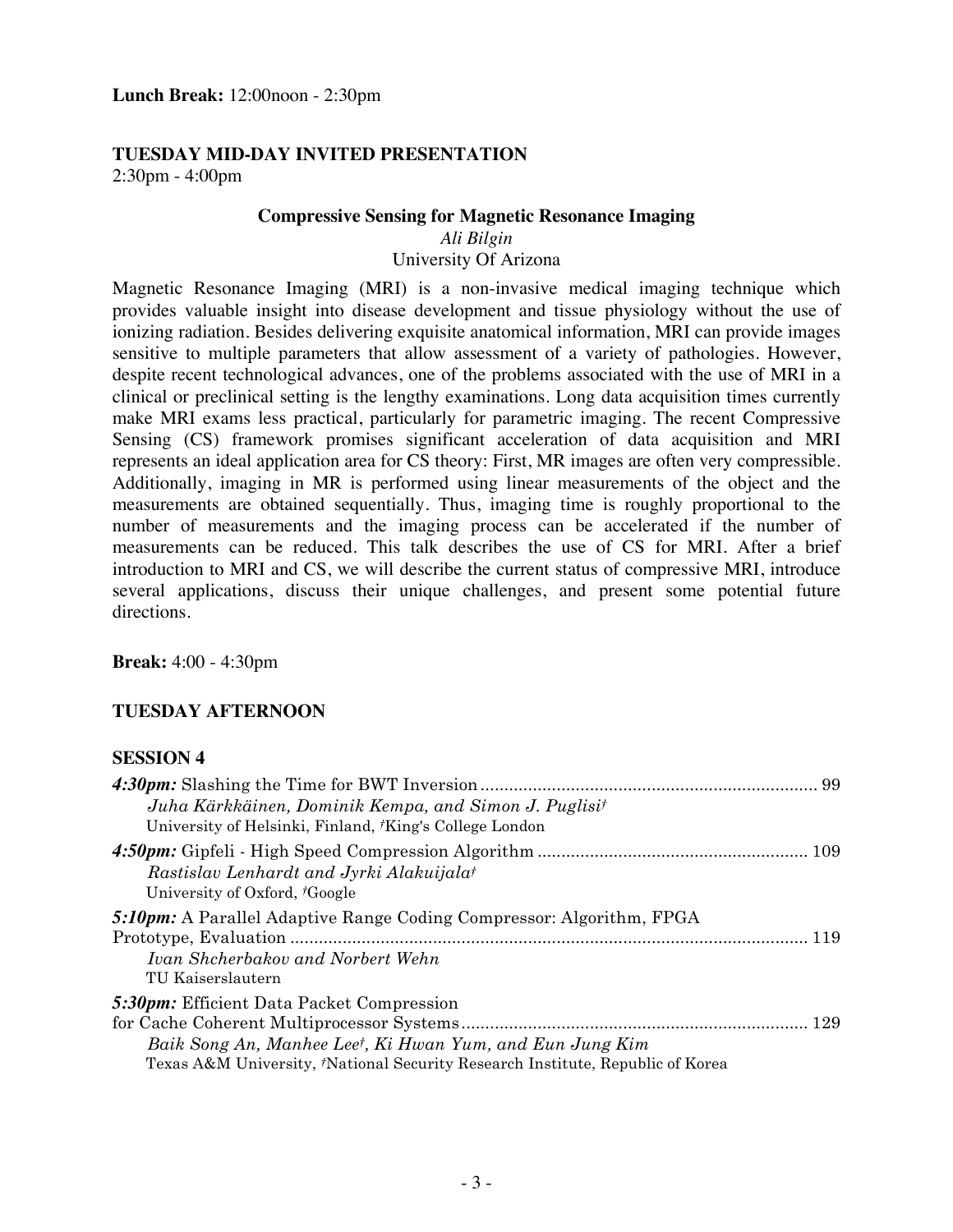## **WEDNESDAY MORNING**

| <b>DEDDIVIN V</b>                                                                                                                                                                                                                                                                                                                          |     |
|--------------------------------------------------------------------------------------------------------------------------------------------------------------------------------------------------------------------------------------------------------------------------------------------------------------------------------------------|-----|
| 8:00am: Sparse Spatio-Temporal Representation with Adaptive Regularized<br>Zhiming Pan and Hongkai Xiong<br>Shanghai Jiao Tong University                                                                                                                                                                                                  |     |
| Georgios Georgiadis and Stefano Soatto<br>University of California, Los Angeles                                                                                                                                                                                                                                                            |     |
| 8:40am: Sequential Error Concealment for Video/Images<br>Ján Koloda, Jan Østergaard <sup>†</sup> , Søren H. Jensen <sup>†</sup> , Antonio M. Peinado,<br>and Victoria Sanchez<br>Universidad de Granada, †Aalborg University                                                                                                               |     |
| 9:00am: Multi-scale Spatial Error Concealment via Hybrid Bayesian Regression  169<br>Xianming Liut, Deming Zhait, Guangtao Zhait, Debin Zhaot,<br>Ruigin Xiong <sup>†</sup> , and Wen Gao <sup>†, †</sup><br><sup>†</sup> Harbin Institute of Technology, <sup>‡</sup> Peking University                                                   |     |
| 9:20am: Content Adaptive Subsampling for Stereo Interleaving Video Coding 179<br>Yongbing Zhang, Xiangyang Ji, Haoqian Wang, Lei Zhang, and Qionghai Dai<br>Tsinghua University                                                                                                                                                            |     |
| 9:40am: A Compact Stereoscopic Video Representation<br>Zhebin Zhangt, i, Ronggang Wangt, Chen Zhout, Yizhou Wangt,<br>and Wen Gaot<br><sup>†</sup> Peking University, <sup>‡</sup> Chinese Academy of Sciences                                                                                                                             |     |
| <b>Break:</b> 10:00am - 10:20am                                                                                                                                                                                                                                                                                                            |     |
| <b>SESSION 6</b>                                                                                                                                                                                                                                                                                                                           |     |
| <b>10:20am:</b> Distributed Soft Video Broadcast (DCAST) with Explicit Motion  199<br>Xiaopeng Fant, Feng Wu <sup>t</sup> , Debin Zhaot, Oscar C. Au, and Wen Gao <sup>#</sup><br><sup>†</sup> Harbin Institute of Technology, <sup>‡</sup> Microsoft Research Asia,<br>Hong Kong University of Science and Technology, #Peking University |     |
| <b>10:40am:</b> EXIT Chart-Based Side Information Refinement<br>Wen Ji, Pascal Frossard <sup>†</sup> , and Yiqiang Chen<br>Chinese Academy of Sciences, <i>†Ecole Polytechnique Fédérale de Lausanne</i>                                                                                                                                   | 209 |
| <i>11:00am:</i> Progressive Side Information Refinement with Non-local Means Based<br>Yun-Chung Shen, Pin-Shiang Wang, and Ja-Ling Wu<br>National Taiwan University                                                                                                                                                                        |     |
| <b>11:20am:</b> Low-Complexity Distributed Compression in Wireless Sensor Networks  227<br>Mina Sartipi<br>University of Tennessee, Chattanoogaa                                                                                                                                                                                           |     |
| <i>11:40am:</i> Rate-Adaptive BCH Coding for Slepian-Wolf Coding of Highly<br>Søren Forchhammer, Matteo Salmistraro, Knud J. Larsen, Xin Huang,<br>and Huynh Van Luong<br>Technical University of Denmark                                                                                                                                  |     |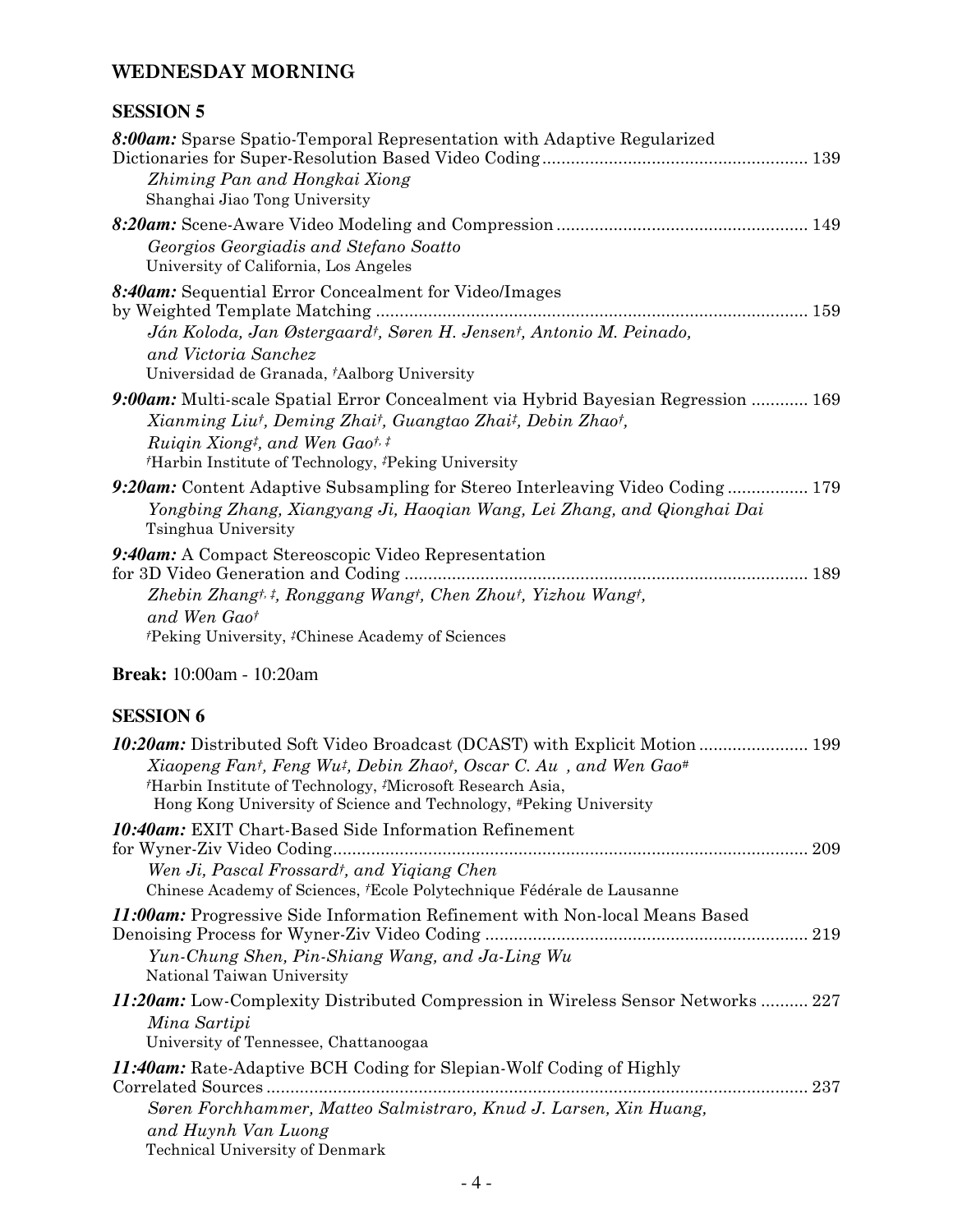**Lunch Break:** 12:00pm - 2:30pm

#### **WEDNESDAY MID-DAY**

#### **SESSION 7**

| Emrah Akyol and Kenneth Rose<br>University of California, Santa Barbara                                                                                                                                                                  |  |
|------------------------------------------------------------------------------------------------------------------------------------------------------------------------------------------------------------------------------------------|--|
| 2:50pm: A MILP Approach for Designing Robust Variable-Length Codes Based<br>Hassan Hijazit, Amadou Diallo <sup>†</sup> , Michel Kieffer <sup>†, #</sup> , Leo Libertit,                                                                  |  |
| and Claudio Weidmann <sup>§</sup><br><i>†LIX</i> - Ecole Polytechnique - Laboratoire d'Informatique, <i>†L2S</i> - CNRS - SUPELEC,<br>$^{\#} \text{LTCI}$ - $\text{CNRS},$ $^{\$} \text{ETIS}$ - $\text{CNRS}$ UMR 8051 - $\text{ENSEA}$ |  |
| 3:10pm: Prospicient Real-Time Coding of Markov Sources over Burst Erasure                                                                                                                                                                |  |
| Farrokh Etezadi, Ashish Khisti, and Mitchell D. Trott<br>University of Toronto, HP Labs                                                                                                                                                  |  |
| 3:30pm: Optimum Distortion Exponent in Parallel Fading Channels by Using<br>Aitor Erdozain, Pedro M. Crespo, and Baltasar Beferull-Lozano <sup>†</sup><br>University of Navarra, <sup>†</sup> Universidad de Valencia                    |  |
|                                                                                                                                                                                                                                          |  |

**Break:** 3:50pm - 4:30pm

## **WEDNESDAY AFTERNOON POSTER SESSION AND RECEPTION**

4:30-7:30pm

In the Golden Cliff Room

(Titles are listed at the end this program; abstracts of each presentation appear in the proceedings.)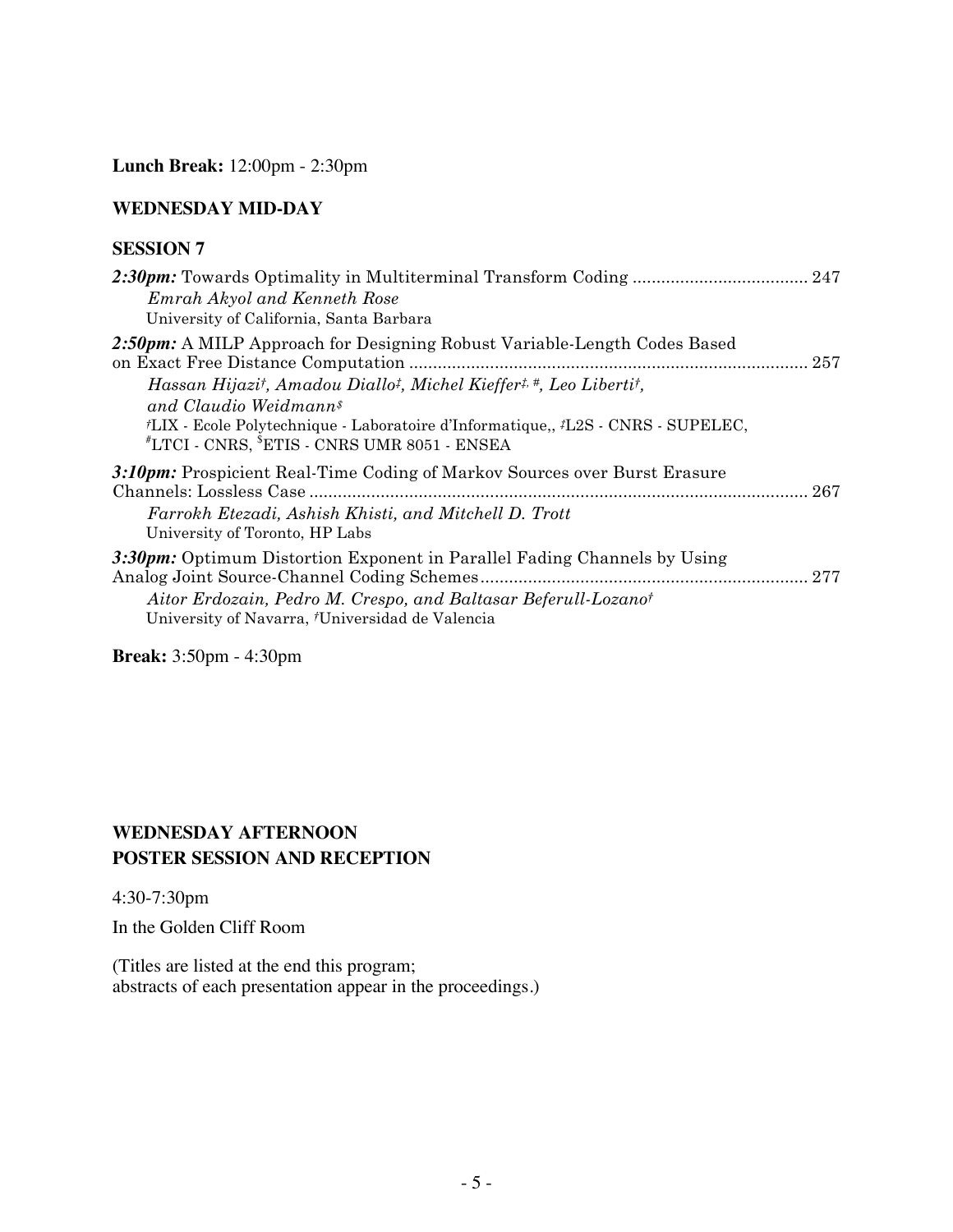#### **THURSDAY MORNING**

#### **SESSION 8**

| Jian Zhang, Debin Zhao, Chen Zhaot, Ruigin Xiongt, Siwei Mat,                  |  |
|--------------------------------------------------------------------------------|--|
| and Wen Gaot                                                                   |  |
| Harbin Institute of Technology, <i>Peking University</i>                       |  |
| 8:20am: A Single Frame Super-Resolution Method Based on Matrix Completion  297 |  |
| Fu Changjun, Ji Xiangyang, Zhang Yongbing, and Dai Qionghai                    |  |
| Tsinghua University                                                            |  |

*8:40am:* Bayesian Network Structure Estimation Based on the Bayesian/MDL Criteria When Both Discrete and Continuous Variables Are Present................................. 307 *Joe Suzuki* Osaka University

**Break:** 9:00am - 9:20am

#### **SESSION 9**

| Alexander O'Neill <sup>†</sup> , Marcus Hutter <sup>†, ‡</sup> , Wen Shao <sup>†</sup> , and Peter Sunehag <sup>†</sup><br><i>†Australian National University, #ETH Zürich</i> |  |
|--------------------------------------------------------------------------------------------------------------------------------------------------------------------------------|--|
|                                                                                                                                                                                |  |
| Joel Veness, Kee Siong Ngt, t, Marcus Huttert, and Michael Bowling<br>University of Alberta, <sup>†</sup> Australian National University, <sup>‡</sup> EMC Greenplum           |  |
|                                                                                                                                                                                |  |
| Christopher Mattern                                                                                                                                                            |  |
| Technische Universität Ilmenau                                                                                                                                                 |  |

**Break:** 10:20am - 10:40am

| <b>10:40am:</b> A Cuckoo Hashing Variant with Improved Memory Utilization                                                                        |  |
|--------------------------------------------------------------------------------------------------------------------------------------------------|--|
| Ely Porat and Bar Shalem<br>Bar Ilan University                                                                                                  |  |
| Francisco Claude, Patrick K. Nicholson, and Diego Secot<br>University of Waterloo, 'University of A Coruña                                       |  |
| Antonio Fariña, Alberto Ordóñez, and José R. Paramá<br>University of A Coruña                                                                    |  |
| 11:40am: A Machine Learning Perspective on Predictive Coding with PAQ8 377<br>Byron Knoll and Nando de Freitas<br>University of British Columbia |  |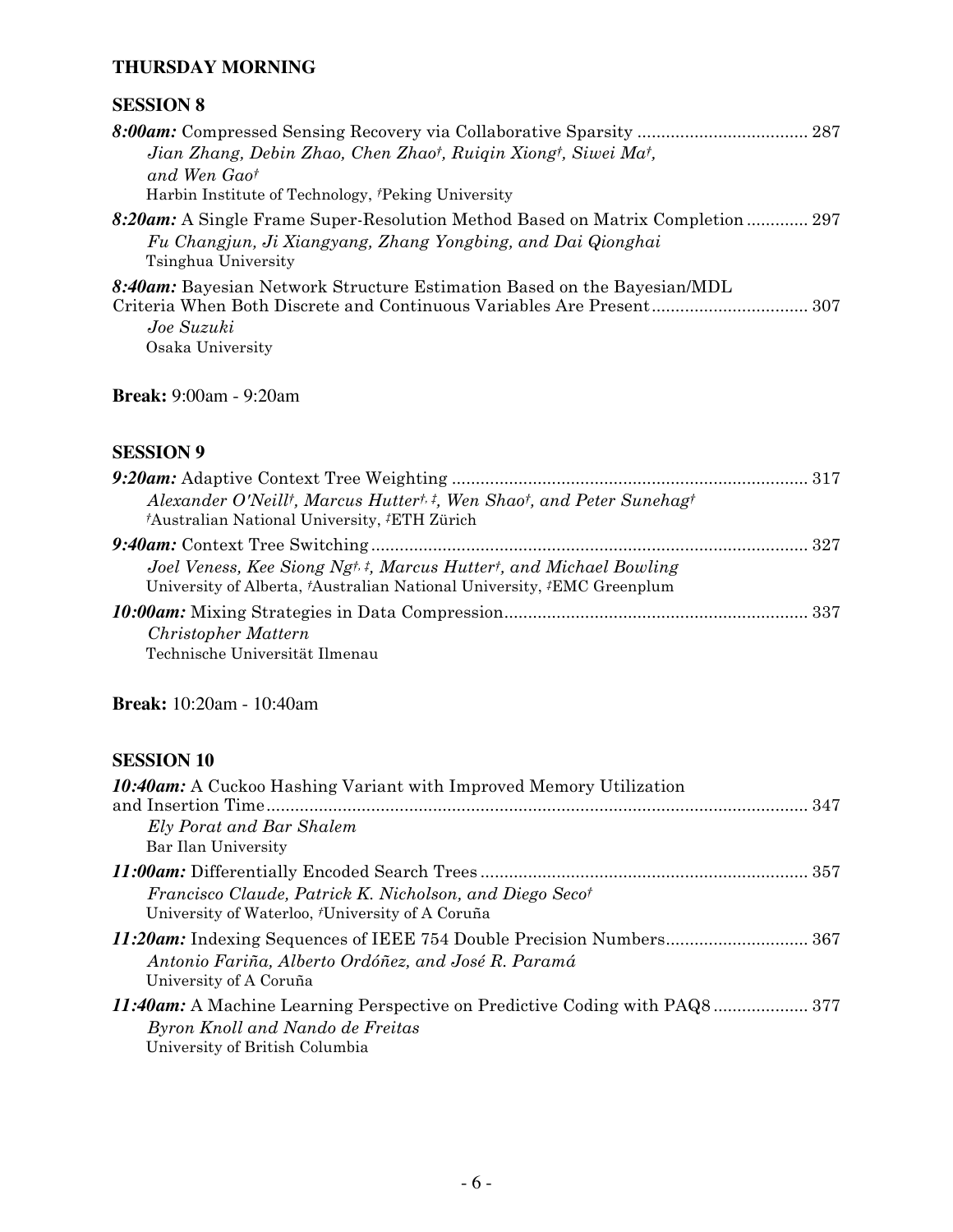# **Poster Session**

# (listed alphabetically by first author)

| Multiple Description Video Coding Using Macro Block Level Correlation<br>of Inter-/Intra-Descriptions<br>389                                                                                                                                             |
|----------------------------------------------------------------------------------------------------------------------------------------------------------------------------------------------------------------------------------------------------------|
| Huihui Bai, Mengmeng Zhang <sup>†</sup> , Meiqin Liu, Anhong Wang <sup>†</sup> ,                                                                                                                                                                         |
| and Yao Zhao                                                                                                                                                                                                                                             |
| Beijing Jiaotong University, <i>†North China University of Technology</i> ,<br>Taiyuan University of Science and Technology                                                                                                                              |
| Jesús M. Barbero                                                                                                                                                                                                                                         |
| Technical University of Madrid                                                                                                                                                                                                                           |
| Joan Bartrina-Rapesta <sup>†</sup> , Marc Navarro <sup>†</sup> , Juan Muñoz-Gómez <sup>†</sup> ,<br>Michael W. Marcellint, t, Jesús Rubertet, and Joan Serra-Sagristàt<br>/Universitat Autònoma de Barcelona, <sup>†</sup> University of Arizona, Tucson |
| Ahmad Beirami and Faramarz Fekri<br>Georgia Institute of Technology                                                                                                                                                                                      |
| Stefan Böttcher, Alexander Bültmann, Rita Hartel, and Jonathan Schlüßler<br>University of Paderborn                                                                                                                                                      |
| Packet Video Error Concealment Based on Compressed Sensing                                                                                                                                                                                               |
| Fu Changjun, Ji Xiangyang, Yongbing Zhang, and Qionghai Dai<br>Tsinghua University                                                                                                                                                                       |
| Rate-Distortion Analysis and Modeling of Dead-Zone Plus Uniform<br>Threshold Scalar Quantization for Generalized Gaussian Random Variables 395<br>Yizhou Duan, Jun Sun, and Zongming Guo<br>Peking University                                            |
| Fast and Context-Free Lossless Image Compression Algorithm Based on JPEG-LS 396<br>Yurij Gera, Zhe Wang, Sven Simon, and Thomas Richter<br>University of Stuttgart                                                                                       |
| A New Preprocessing Stage for Compression of Ultraspectral Images 397<br>Rolando Herrero and Vinay Ingle<br>Northeastern University                                                                                                                      |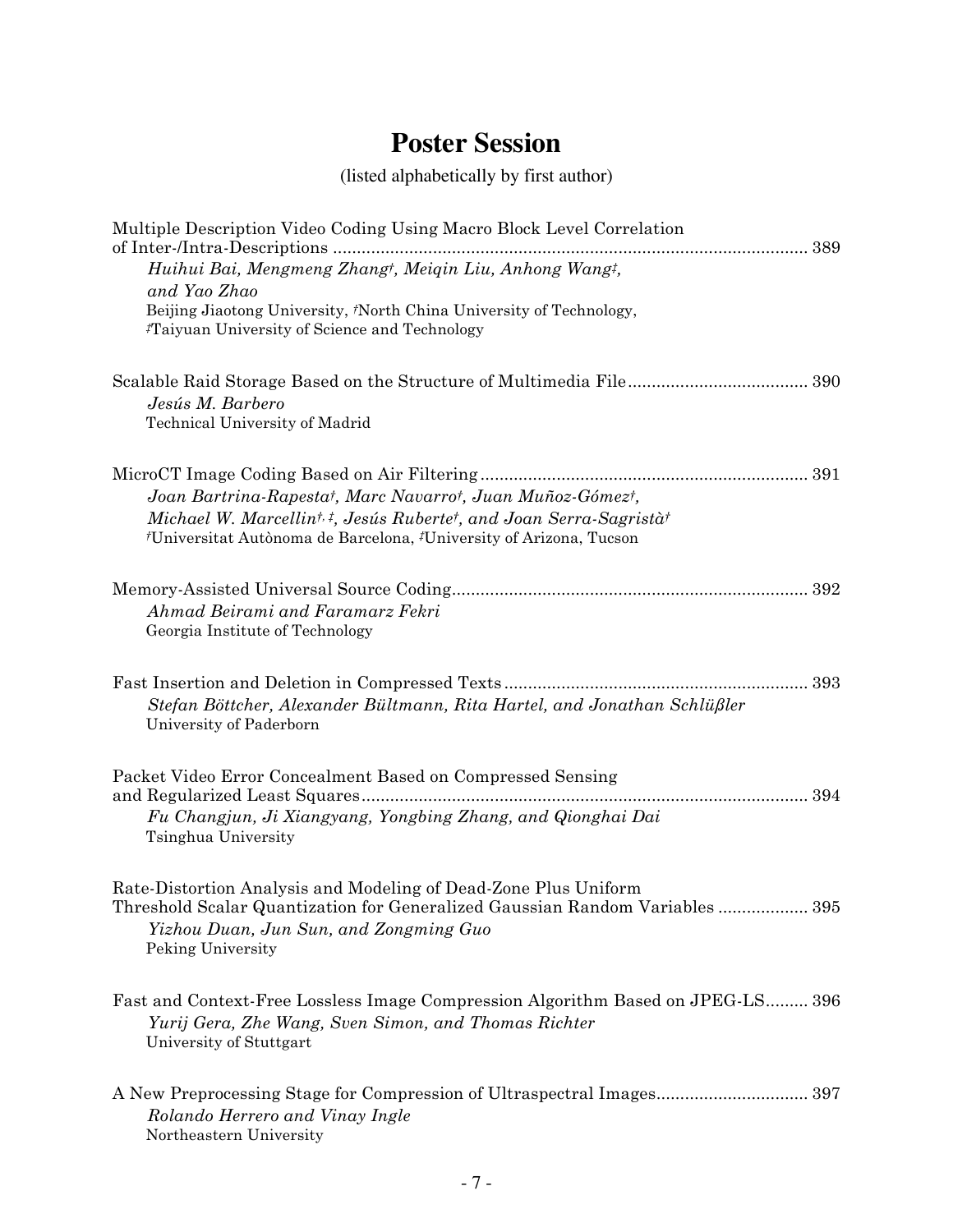#### **Poster Session Continued**

| Efficient Progressive Compression of 3D Points by Maximizing<br>Tangent-Plane Continuity<br>398                                                                             |  |
|-----------------------------------------------------------------------------------------------------------------------------------------------------------------------------|--|
| Wenfei Jiangt, Jiang Tiant, Kangying Cait, t, Fan Zhangt, and Tao Luot<br><sup>†</sup> Technicolor Research & Innovation, Beijing, <sup>‡</sup> Chinese Academy of Sciences |  |
| 399                                                                                                                                                                         |  |
| Wenfei Jiang, Fan Zhang, Longin Jan Latecki <sup>†</sup> , Zhibo Chen,<br>and Yi Hu                                                                                         |  |
| Technicolor Research & Innovation, 'Temple University                                                                                                                       |  |
|                                                                                                                                                                             |  |
| Xiangui Kang, Xianyu Xu, Anjie Peng, and Wenjun Zengt<br>Sun Yat-Sen University, 'University of Missouri                                                                    |  |
| A Modified Pseudo-distance Technique for Lossless Compression<br>401                                                                                                        |  |
| Basar Koc and Ziya Arnavut                                                                                                                                                  |  |
| SUNY Fredonia Department of Computer & Information Sciences                                                                                                                 |  |
|                                                                                                                                                                             |  |
| Yi Lai, Xuguang Lan, Yuehu Liu, and Nanning Zheng<br>Xi'an Jiaotong University                                                                                              |  |
| Compression of Search Range of VP-Tree for Multimedia Data Retrieval Applications 403                                                                                       |  |
| Samuel Sangkon Lee, Masami Shishiborit, and Chia Y. Hant<br>Jeonju University, 'The University of Tokushima, 'University of Cincinnati                                      |  |
| Lagrangian Multiplier Optimization Using Markov Chain Based Rate<br>404                                                                                                     |  |
| Zhenyu Liu, Dongsheng Wang, Junwei Zhout, and Takeshi Ikenaga <sup>†</sup><br>Tsinghua University, <i>†</i> Oracle Corporation, <i>‡Waseda University</i>                   |  |
|                                                                                                                                                                             |  |
| Weizhi Lu, Kidiyo Kpalma, and Joseph Ronsin<br>Université Européenne de Bretagne, France                                                                                    |  |
| P <sup>2</sup> SNR: Perceptual Full-Reference Image Quality Assessment for JPEG2000 406                                                                                     |  |
| Jaime Moreno<br>National Polytechnic Institute of Mexico                                                                                                                    |  |
| Fast Construction of Nearly-Optimal Prefix Codes without Probability Sorting 407<br>Roberto R. Osorio and Patricia González                                                 |  |
| University of A Coruña                                                                                                                                                      |  |
|                                                                                                                                                                             |  |
| Jin Quan, William G. Wee, and Chia Y. Han<br>University of Cincinnati                                                                                                       |  |